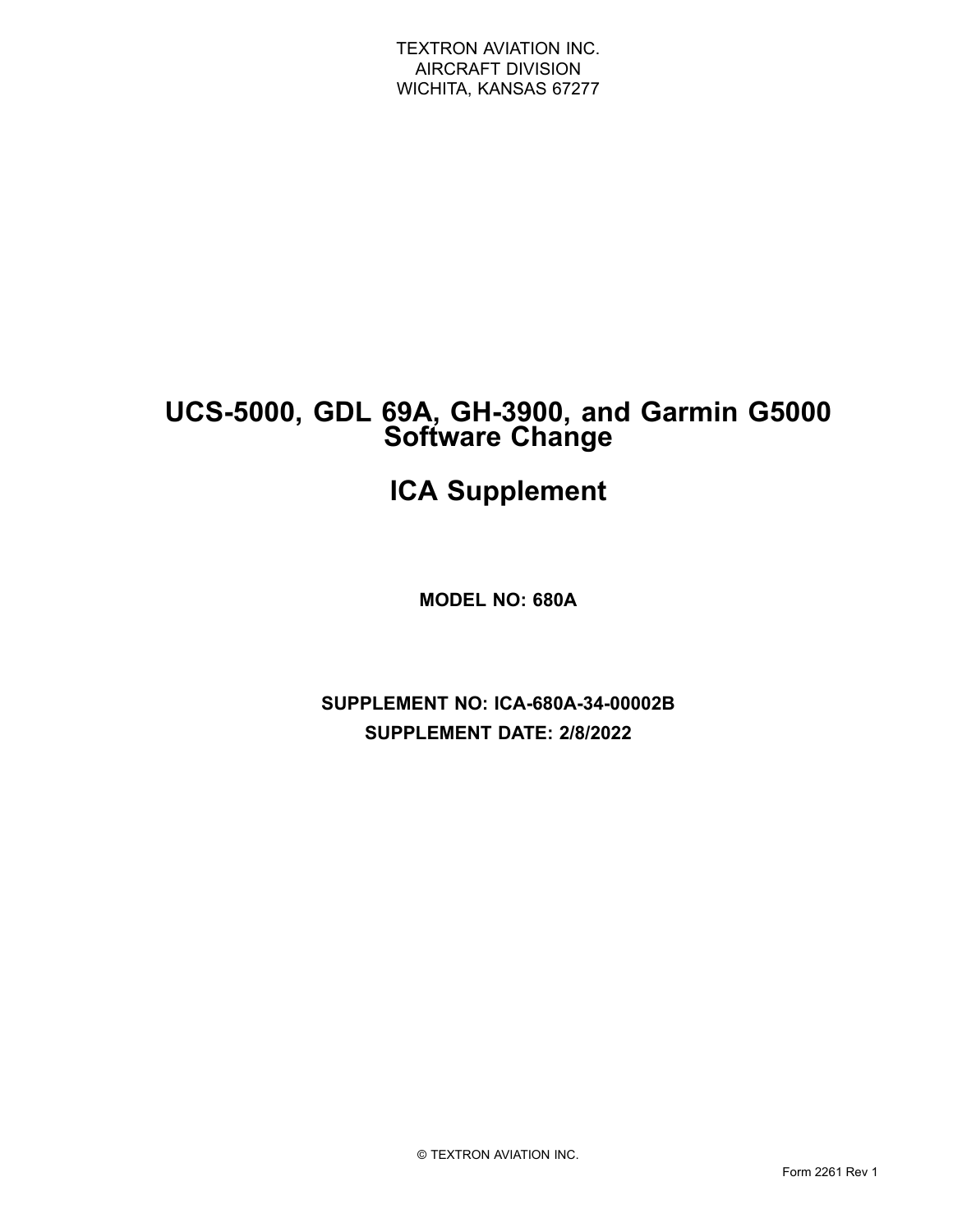#### **REVISIONS**

| ICA-680A-34-00002                                                                                                                                   | Rev: B             | Date: Feb 8/2022 |
|-----------------------------------------------------------------------------------------------------------------------------------------------------|--------------------|------------------|
| <b>ICA Summary</b>                                                                                                                                  | Pages 1-3          |                  |
| <b>Manuals Affected</b>                                                                                                                             | <b>Description</b> | <b>Title</b>     |
| Maintenance Manual                                                                                                                                  |                    |                  |
| This ICA supplement was incorporated in Revision 4 of the Model 680A Maintenance Manual rendering<br>this ICA Supplement Obsolete.                  |                    |                  |
| Appendix A: Illustrated Parts<br>Catalog                                                                                                            |                    |                  |
| This ICA supplement was incorporated in Revision A6 of the Model 680A Illustrated Parts Catalog<br>rendering this ICA Supplement Appendix Obsolete. |                    |                  |
| Appendix B: Wiring Diagram<br>Manual                                                                                                                |                    |                  |
| This ICA supplement was incorporated in Revision 3 of the Model 680A Wiring Diagram Manual<br>rendering this ICA Supplement Appendix Obsolete.      |                    |                  |

| ICA-680A-34-00002       | Rev: A             | Date: Oct 12/2016 |
|-------------------------|--------------------|-------------------|
| <b>ICA Summary</b>      | Pages 1-6          |                   |
|                         |                    |                   |
| <b>Manuals Affected</b> | <b>Description</b> | <b>Title</b>      |

•Removed FANS 1/A

•Added Steep Approach including Steep Approach Enablement Card part number 010-00330-G0

- •CMC Configuration SD card changed to part number to 8445006-9
- •Diagnostics SD card changed to part number to 8945503-13
- •Software Loader SD card changed to part number: 010-01273-25
- •Added additional details due to G5000 avionics hot bench validation.

| 34-60-04 pages   Garmin G5000 Integrated Avionics System Base<br>l Maintenance Manual<br>501-527<br>Software Configuration - Adjustment/Test |  |  |  |
|----------------------------------------------------------------------------------------------------------------------------------------------|--|--|--|
|----------------------------------------------------------------------------------------------------------------------------------------------|--|--|--|

•Removed FANS 1/A

•Added Steep Approach including Steep Approach Enablement Card part number 010-00330-G0

•CMC Configuration SD card changed to part number to 8445006-9

•Software Loader SD card changed to part number: 010-01273-25

•Added additional details due to G5000 avionics hot bench validation.

| ICA-680A-34-00002       | $Rev: -$           | Date: Aug/16/2016 |
|-------------------------|--------------------|-------------------|
| <b>ICA Summary</b>      | Pages 1-6          |                   |
|                         |                    |                   |
| <b>Manuals Affected</b> | <b>Description</b> | <b>Title</b>      |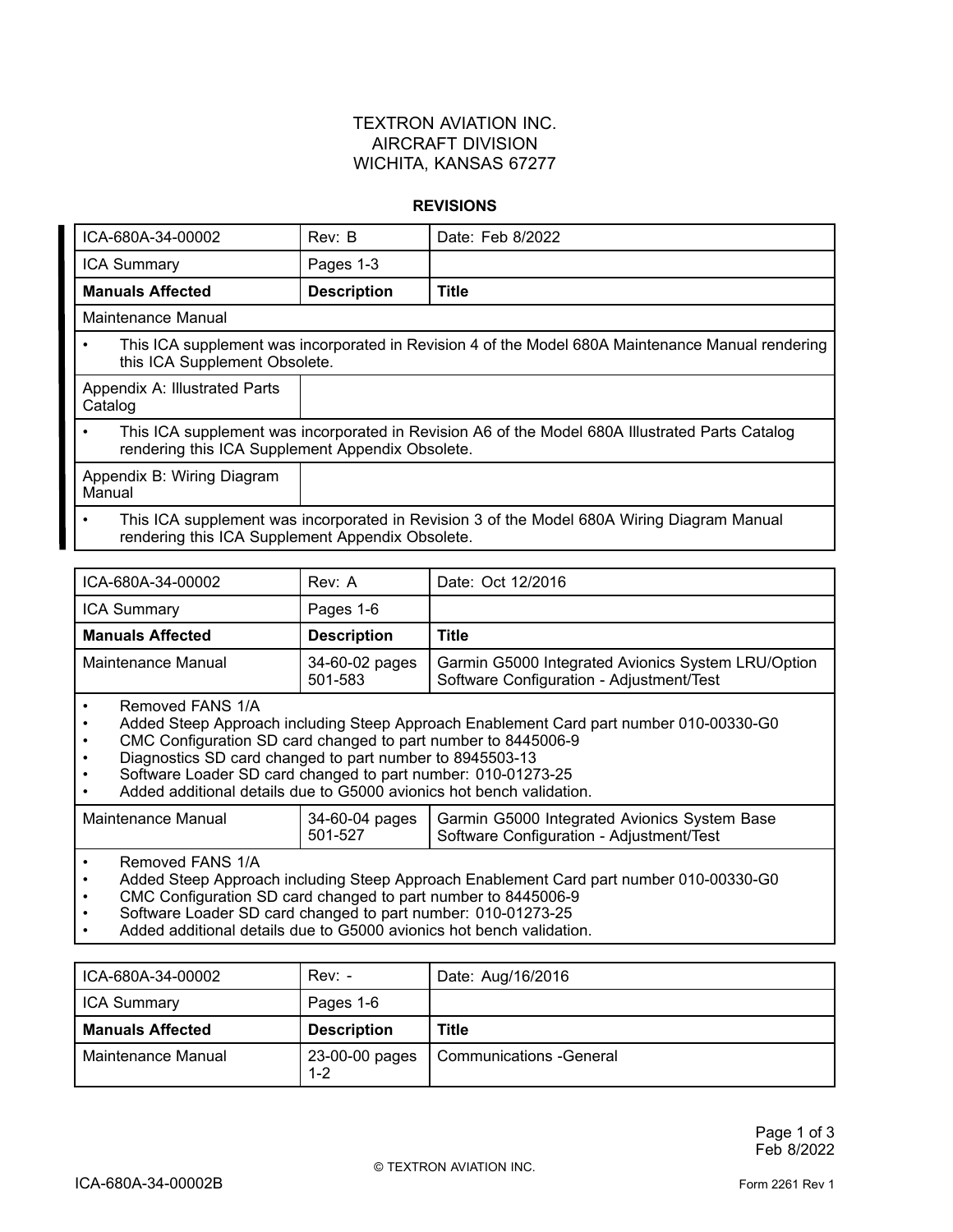| Adds Cabin Management System to the Description.                                                                       |                                                                                                            |                           |                                                                                      |
|------------------------------------------------------------------------------------------------------------------------|------------------------------------------------------------------------------------------------------------|---------------------------|--------------------------------------------------------------------------------------|
| Maintenance Manual                                                                                                     |                                                                                                            | 23-30-00 pages<br>1-4     | Cabin Management System - Description And Operation                                  |
| Adds Gogo Universal Cabin Management System information.<br>$\bullet$                                                  |                                                                                                            |                           |                                                                                      |
| Maintenance Manual                                                                                                     |                                                                                                            | 23-30-00 pages<br>101-103 | Cabin Management System - Troubleshooting                                            |
| $\bullet$                                                                                                              | Adds Cabin Management System troubleshooting information.                                                  |                           |                                                                                      |
| Maintenance Manual                                                                                                     |                                                                                                            | 23-30-00 pages<br>501-504 | Cabin Management System - Adjustment/Test                                            |
|                                                                                                                        | Adds UCS-5000 Cabin Management System testing procedures.                                                  |                           |                                                                                      |
| Maintenance Manual                                                                                                     |                                                                                                            | 23-30-25 pages<br>401-403 | UCS-5000 Universal Cabin System Router (Optional) -<br>Removal/Installation          |
|                                                                                                                        |                                                                                                            |                           | Adds removal and installation procedures for the UCS-5000 Cabin Management System    |
| Maintenance Manual                                                                                                     |                                                                                                            | 23-30-30 pages<br>401-403 | RMS Aircell WiFi Antenna (Optional) - Removal/<br>Installation                       |
|                                                                                                                        |                                                                                                            |                           | Adds removal and installation procedures for the RMS Aircell WiFi antenna.           |
| Maintenance Manual                                                                                                     |                                                                                                            | 23-30-35 pages<br>401-403 | UCS-5000 L-Band Terrestrial Antenna (Optional) -<br>Removal/Installation             |
| Adds removal and installation procedures for the UCS-5000 Cabin Management System terrestrial<br>$\bullet$<br>antenna. |                                                                                                            |                           |                                                                                      |
| Maintenance Manual                                                                                                     |                                                                                                            | 23-30-40 pages<br>401-403 | UCS-5000 Configuration Module (ACM) (Optional) -<br>Removal/Installation             |
| $\bullet$                                                                                                              | Adds removal and installation procedures for the UCS-5000 Cabin Management System configuration<br>module. |                           |                                                                                      |
| <b>Maintenance Manual</b>                                                                                              |                                                                                                            | 34-15-00 pages<br>$1 - 3$ | Standby Instrument System - Description And Operation                                |
|                                                                                                                        | Adds information about the GH-3900 detachable configuration module.                                        |                           |                                                                                      |
| Maintenance Manual                                                                                                     |                                                                                                            | 34-15-27 pages<br>501-503 | L-3 Communications GH-3900 Detachable Configuration<br>Module - Removal/Installation |
|                                                                                                                        | Adds a procedure to check the loaded configuration files.                                                  |                           |                                                                                      |
| Maintenance Manual                                                                                                     |                                                                                                            | 34-55-00 pages<br>1-2     | Garmin GDL 69A Graphical Weather System -<br>Removal/Installation                    |
|                                                                                                                        | Adds information about the GDL 69A.                                                                        |                           |                                                                                      |
| Maintenance Manual                                                                                                     |                                                                                                            | 34-55-00 pages<br>101-102 | Garmin GDL 69A Graphical Weather System -<br>Troubleshooting                         |
|                                                                                                                        |                                                                                                            |                           | Adds GDL 69A troubleshooting procedures for airpalnes -0037 and On.                  |
| Maintenance Manual                                                                                                     |                                                                                                            | 34-55-00 pages<br>501-503 | Garmin GDL 69A Graphical Weather System -<br>Adjustment/Test                         |
| $\bullet$                                                                                                              | Adds a check for the GDL 69A Graphical Weather System.                                                     |                           |                                                                                      |
| Maintenance Manual                                                                                                     |                                                                                                            | 34-55-05 pages<br>401-403 | Garmin GDL 69A Datalink Receiver - Removal/Installation                              |
|                                                                                                                        |                                                                                                            |                           |                                                                                      |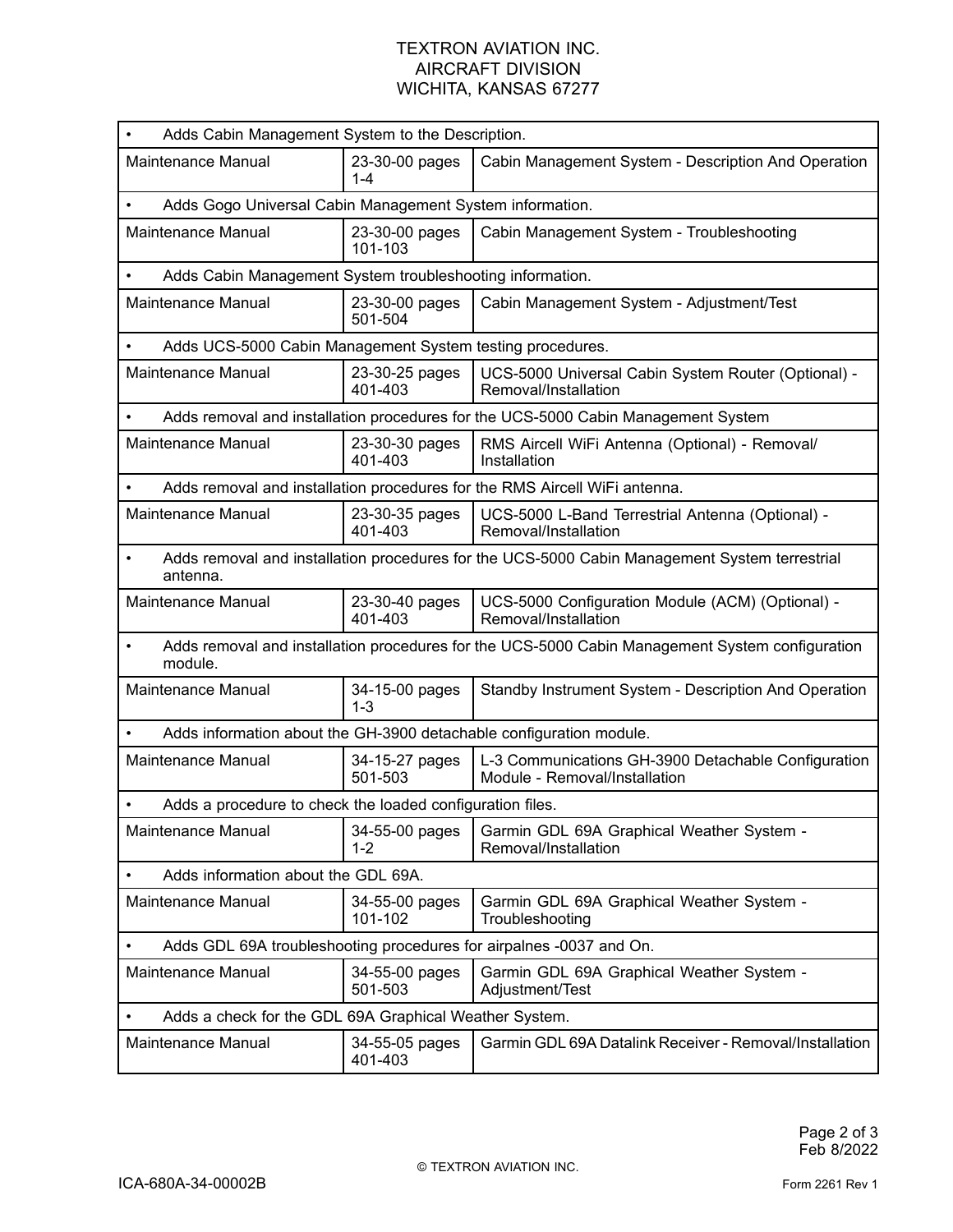| Adds a step to do the GLD 69A Graphical Weather System check.                     |                                  |                                                                                                |
|-----------------------------------------------------------------------------------|----------------------------------|------------------------------------------------------------------------------------------------|
| Maintenance Manual                                                                | 34-60-02 pages<br>501-536        | Garmin G5000 Integrated Avionics System LRU/Option<br>Software Configuration - Adjustment/Test |
| Adds information about LRU replacement and to enable Options.                     |                                  |                                                                                                |
| Maintenance Manual                                                                | 34-60-04 pages<br>501-527        | Garmin G5000 Integrated Avionics System Base<br>Software Configuration - Adjustment/Test       |
| Adds procedures to update or change the configuration files in the base software. |                                  |                                                                                                |
| Appendix A: Illustrated Parts<br>Catalog                                          | See attached<br>Tables           |                                                                                                |
| Appendix B: Wiring Diagram<br>Manual                                              | 23-17-02 Figure<br>1 pages $0-1$ | Aircell UCS-5000                                                                               |
| Appendix B: Wiring Diagram<br>Manual                                              | 77-40-01 Figure<br>1 pages $0-6$ | <b>EICAS Engine Monitor</b>                                                                    |
| Appendix B: Wiring Diagram<br>Manual                                              | 77-40-01 Figure<br>2 pages 0-7   | <b>EICAS Engine Monitor</b>                                                                    |

#### **1. ICA Obsolescence**

A. This publication and its contents have been incorporated into the applicable manuals in the revisions noted above. Refer to the most current revision of the manuals listed above for the most up to date Instructions for Continued Airworthiness.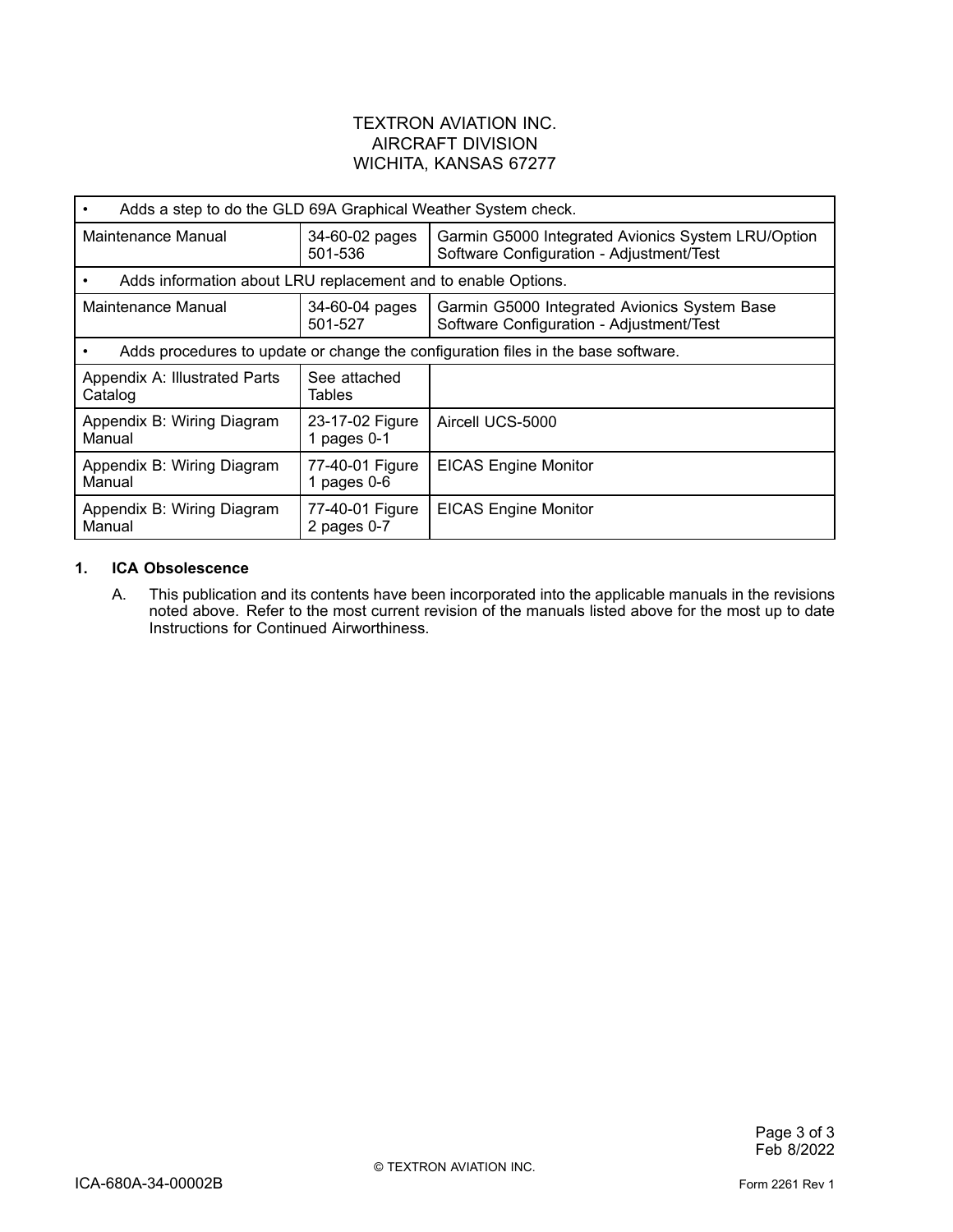## **SUPPLEMENT NO: ICA-680A-34-00002B**

## **APPENDIX A: ILLUSTRATED PARTS CATALOG**

**2. This ICA supplement was incorporated in Revision A6 of the Model 680A Illustrated Parts Catalog rendering this ICA Supplement Appendix Obsolete.**